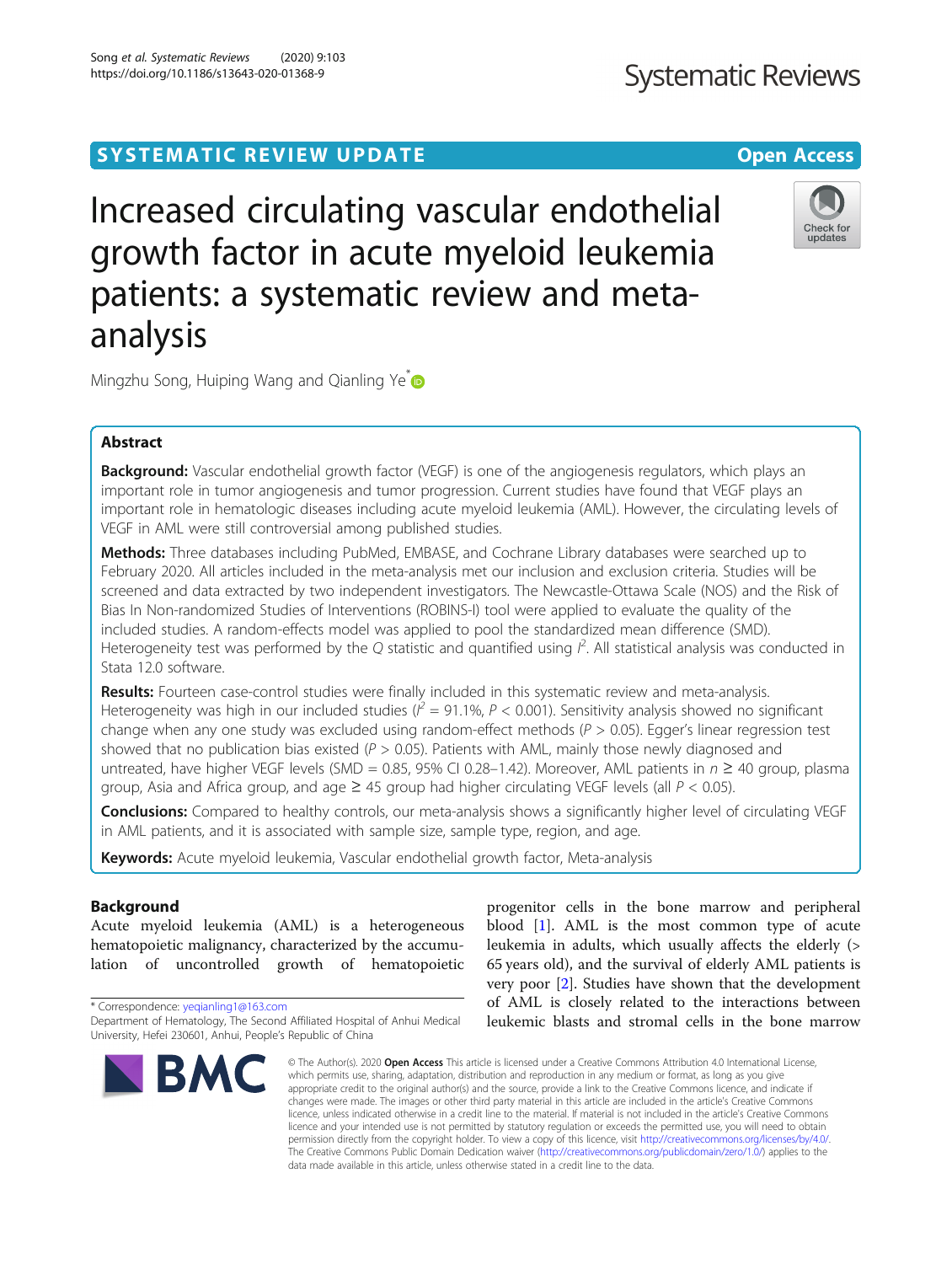microenvironment [[3\]](#page-6-0). Bone marrow biopsies in AML patients showed more endothelial cells than those who did not have malignancy. AML blasts can produce and secrete vascular endothelial growth factor (VEGF) [\[3](#page-6-0), [4](#page-6-0)].

VEGF, also termed VEGF-A, is one of the most important positive mediators of physiological and pathological angiogenesis [\[5](#page-6-0)]. VEGF traditionally has been recognized as a paracrine factor in both developmental and pathological settings [[6](#page-6-0)]. It promotes the processes of vascular growth and remodeling and provides endothelial cells with mitosis and survival stimulation [[5\]](#page-6-0). It has been demonstrated to be closely related to the progression of various cancers and tumor angiogenesis in human [\[7](#page-6-0)]. Expression and activation of VEGF/VEGF receptors are necessary for normal hematopoietic function. The increased level of serum and intracellular VEGF is associated with the growth, diffusion, metastasis, and poor prognosis of solid tumors [[8](#page-6-0)]. So far, studies have focused mainly on various solid tumors. For example, it has been shown that the level of VEGF is overexpressed in head and neck cancer [[9\]](#page-6-0). What is more, several meta-analyses have shown that high VEGF expression is associated with poorer overall survival in patients with osteosarcoma, oral cancer, and gastric cancer [\[10](#page-6-0)–[12\]](#page-7-0).

In hematologic malignancies, VEGF stimulates mitotic responses; triggers growth, survival, and migration; and upgrades the self-renewal of leukemia progenitor cells [[13](#page-7-0)]. Increased levels of VEGF have been observed in a variety of hematologic malignancies, such as multiple myeloma (MM), non-Hodgkin lymphoma (NHL), chronic myeloid leukemia (CML), chronic lymphocytic leukemia (CLL), chronic myelomonocytic leukemia (CMML), myelodysplastic syndromes (MDS), and acute myeloid leukemia (AML) [\[14](#page-7-0)–[17\]](#page-7-0). AML blasts can enhance autocrine VEGF signaling, and thereby regulating the angiogenesis induced by paracrine vascular endothelial cells and promoting the progression of AML [\[18\]](#page-7-0). However, the level of VEGF in AML patients remains controversial. One study showed that total serum VEGF in AML patients was significantly lower than that in healthy controls, possibly due to thrombocytopenia in AML patients [[19](#page-7-0)]. Several studies have shown higher levels of VEGF in AML patients than healthy controls [[20](#page-7-0)–[24\]](#page-7-0). Besides, Aref et al. [[25](#page-7-0), [26\]](#page-7-0), Aguayo et al. [[16](#page-7-0), [27\]](#page-7-0), and Wang et al. [\[28,](#page-7-0) [29](#page-7-0)] all showed elevated level of VEGF in AML patients compared to normal control. Wierzbowska et al. [\[30\]](#page-7-0) and Dincaslan et al. [[31\]](#page-7-0) showed different results; they showed that there was no significant difference between the AML patients and healthy controls. We conducted a meta-analysis of the topic to further clarify the results.

## Methods

The protocol of this systematic review has not been registered with PROSPERO. This review is written in accordance with the Preferred Reporting Items for Systematic Reviews and Meta-Analyses (PRISMA) statement guideline [\[32\]](#page-7-0). A completed copy of the PRISMA checklist is provided in Additional file [1.](#page-6-0)

## Search strategy

Three databases including PubMed, EMBASE, and Cochrane library databases were searched. The following keywords were searched in all fields: "acute myeloid leukemia" OR "AML" OR "acute nonlymphocytic leukemia" OR "ANLL", "vascular endothelial growth factor" OR "Vasculotropin" OR "VEGF" OR "VEGF-A". No method or language restrictions were applied, and studies from all countries were eligible. No publication years restricted, and the search deadline was February 2020. The included literature was screened to meet the inclusion and exclusion criteria below. The detailed search strategy is available in Additional file [2.](#page-6-0)

### Inclusion criteria and exclusion criteria

Studies included should follow the inclusion criteria:

- (1) Included AML patients were newly diagnosed, relapsed, or secondary.
- (2) Detailed data about circulating VEGF levels in both AML patients and healthy controls were available.
- (3) The value of VEGF was derived from serum or plasma.

Exclusion criteria were as follows:

- (1) The value of VEGF in all AML patients and healthy control was derived from serum or plasma, excluding samples from bone marrow or cells.
- (2) No sufficient data for detailed analysis, conference abstracts, reviews, full-text unavailable, no healthy control, systematic review and meta-analysis, and articles from which the full text was not available.

The specific literature inclusion and exclusion are shown in Fig. [1](#page-2-0).

#### Data extraction

Extract the following information from the articles that are included in the meta-analysis: first author's name, year of publication, region, sample size, sample type, age, study type, assay method, and the mean and standard deviation of VEGF in both AML and healthy controls. Some articles provided standard error (SE), median, and min–max (ranges) values due to low sample volume in their original works, so we used some formulas to convert this data to mean and standard deviation [[33](#page-7-0)–[35](#page-7-0)]. The specific calculations are presented in Additional file [3](#page-6-0). Two independent investigators (Mingzhu Song and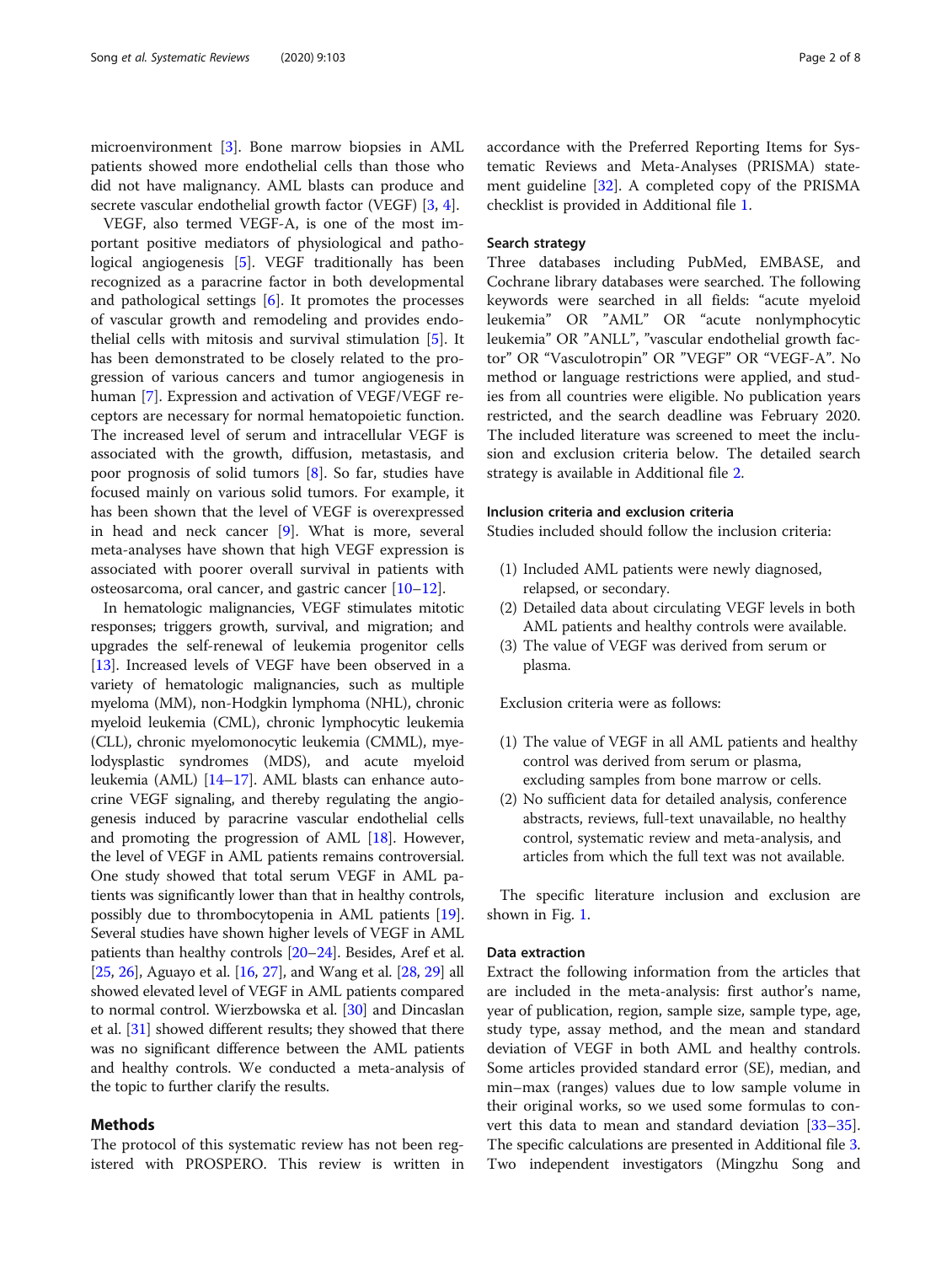<span id="page-2-0"></span>

Huiping Wang) used the Newcastle-Ottawa quality assessment scale (NOS) and the Risk Of Bias In Nonrandomized Studies of Interventions (ROBINS-I) assessment tool (see Additional file [4\)](#page-6-0) to evaluate the quality of the included studies [\[36,](#page-7-0) [37](#page-7-0)].

## Statistical analysis

The DerSimonian and Laird approach (DL) is the standard method of random-effects meta-analysis, and it was used in our meta-analysis [\[38](#page-7-0)]. The standardized mean difference (SMD) and its 95% confidence interval (95%CI) were described by a forest plot. A heterogeneity test based on Q statistic and  $I^2 = [(Q - df)/Q] \times 100\%$ was carried out [\[39\]](#page-7-0).  $I^2$  was used for quantifying inconsistency: a value of 0% indicates that no heterogeneity was observed, and the larger the value, the stronger the heterogeneity.  $I^2$  values of 25%, 50%, and 75% were qualitatively classified as low, moderate, and high heterogeneity [[40](#page-7-0)]. Funnel plot was used to visually evaluate

publication bias, and Egger's linear regression test was applied to assess asymmetry of the funnel plot [[41\]](#page-7-0). Sensitivity analysis was applied to detect the stability of the results, and subgroup analysis was performed to evaluate the potential sources of heterogeneity. All data analyses were performed using Stata 12.0 software.

## Results

#### Study characteristics

A total of 1754 potential articles were acquired from three major databases initially, and 347 articles were excluded due to duplicate publication. After screening of titles and abstracts, 178 studies were retrieved for further detailed assessment. Fourteen articles with 649 AML patients and 261 healthy controls were finally included in the meta-analysis according to the inclusion and exclusion criteria (Fig. 1). The basic characteristics of the selected studies are presented in Table [1.](#page-3-0)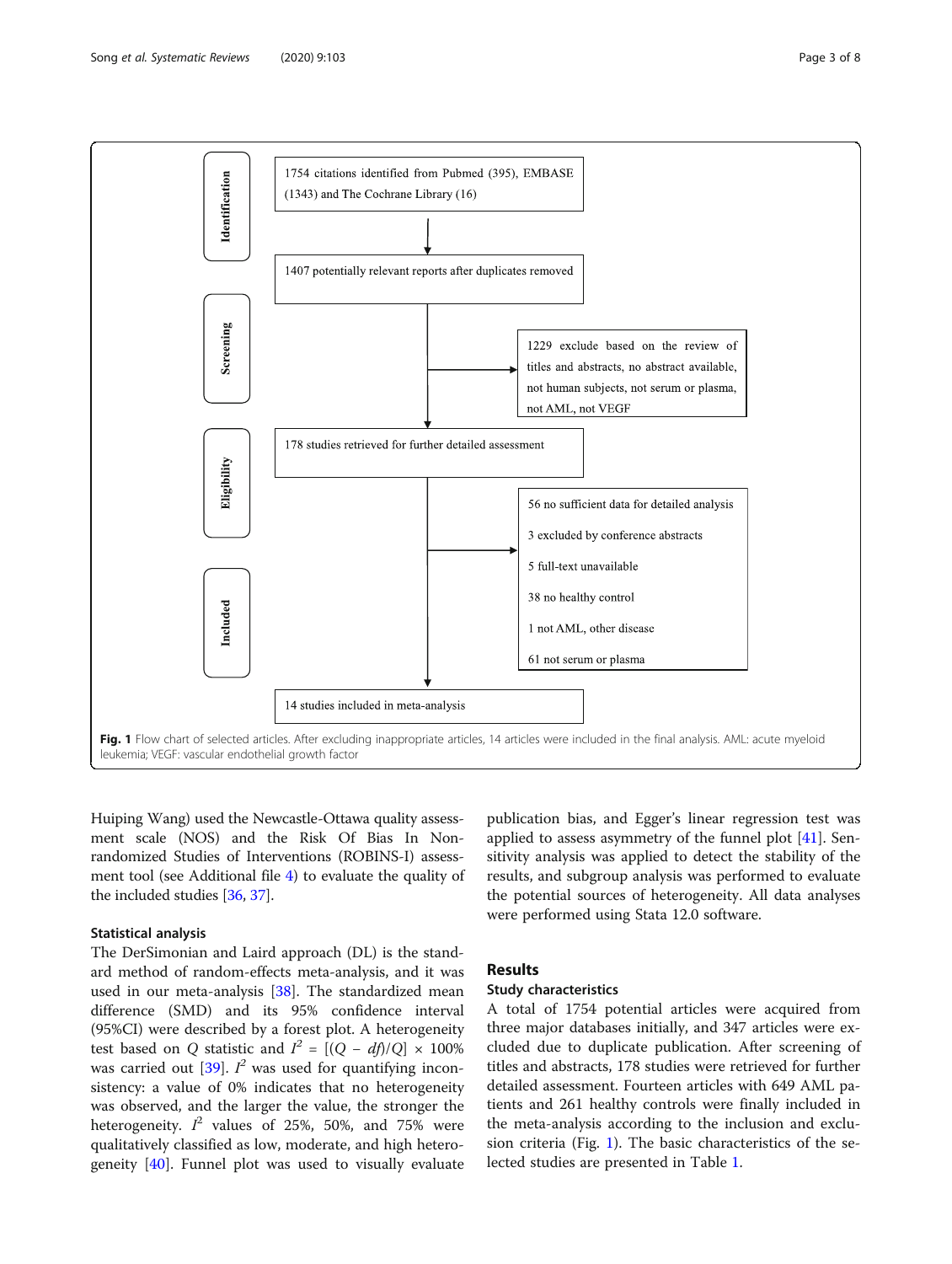<span id="page-3-0"></span>

| <b>Table 1</b> Characteristics of abstracted studies |  |
|------------------------------------------------------|--|
|------------------------------------------------------|--|

| Author, year                     | Region          | Patients with AML |                                |                | Control                        |    |                            |             | Sample                        | Assay  | Study        | Criteria for     | <b>NOS</b>                      |                |
|----------------------------------|-----------------|-------------------|--------------------------------|----------------|--------------------------------|----|----------------------------|-------------|-------------------------------|--------|--------------|------------------|---------------------------------|----------------|
|                                  |                 | $\mathcal N$      | Age, mean $\pm$<br>sd, years   | $\%$<br>female | VEGF mean $\pm$ N<br>sd, pg/ml |    | Age, mean<br>$±$ sd, years | %<br>female | VEGF, mean $\pm$<br>sd, pg/ml | type   | method       | type             | the<br>classification<br>of AML |                |
| Aquayo et al.,<br>2000 [16]      | American 115 NA |                   |                                | <b>NA</b>      | $30.43 \pm 69.63$              |    | 11 NA                      | <b>NA</b>   | $32.63 \pm 9.50$              | Plasma | <b>ELISA</b> | Case-<br>control | <b>NA</b>                       | 6              |
| Aquayo et al.,<br>2002 [27]      | American 58     |                   | <b>NA</b>                      | <b>NA</b>      | $30.63 \pm 92.09$              | 43 | $39.00 \pm$<br>13.75       | <b>NA</b>   | $27.30 \pm 17.08$             | Plasma | <b>ELISA</b> | Case-<br>control | FAB                             | $\overline{7}$ |
| Aref et al., 2002<br>$[25]$      | Egypt           | 63                | 47.00 $\pm$<br>12.50           | 28/63          | 78.00 ±<br>$47.25^a$           |    | 15 NA                      | NA.         | $33.03 \pm 13.76^a$           | Plasma | <b>ELISA</b> | Case-<br>control | FAB                             | $\overline{7}$ |
| Wang et al.,<br>2003 [28]        | China           | 39                | 42.00 $\pm$<br>14.75           | 19/39          | $135.30 \pm$<br>87.90          |    | 12 NA                      | <b>NA</b>   | $80.60 \pm 33.10$             | Plasma | <b>ELISA</b> | Case-<br>control | <b>NA</b>                       | 6              |
| Xie and Qi, 2003<br>[24]         | China           | 25                | <b>NA</b>                      | <b>NA</b>      | $201.43 \pm$<br>51.84          |    | 30 36.71 $\pm$<br>11.75    | 14/30       | $100.53 \pm$<br>47.67         | Serum  | <b>ELISA</b> | Case-<br>control | FAB                             | 6              |
| Wierzbowska<br>et al., 2003 [30] | Poland          | 38                | <b>NA</b>                      | <b>NA</b>      | $32.60 \pm$<br>651.20          |    | 12 NA                      | <b>NA</b>   | $44.40 \pm 31.60$             | Plasma | <b>ELISA</b> | Case-<br>control | FAB                             | 6              |
| Wang et al.,<br>2004 [29]        | China           | 107               | 42.00 $\pm$<br>11.83           | 59/<br>107     | $154.75 \pm$<br>109.98         |    | 26 NA                      | <b>NA</b>   | $99.91 \pm 41.87$             | Plasma | <b>ELISA</b> | Case-<br>control | FAB                             | 6              |
| Kim et al., 2005<br>$[17]$       | Korea           | 28                | 41.50 $\pm$<br>$14.75^{\rm b}$ | <b>NA</b>      | 54.30 $\pm$<br>113.15          |    | 17 NA                      | <b>NA</b>   | 238.95 $\pm$<br>136.25        | Serum  | <b>ELISA</b> | Case-<br>control | <b>NA</b>                       | 6              |
| Aref et al., 2005<br>$[26]$      | Egypt           | 43                | <b>NA</b>                      | <b>NA</b>      | 373.90 $\pm$<br>222.95         |    | 10 NA                      | <b>NA</b>   | $138.00 \pm$<br>14.86         | Plasma | <b>ELISA</b> | Case-<br>control | FAB                             | 6              |
| Erdem et al.,<br>2006 [23]       | Turkey          | 15                | $32.60 \pm$<br>18.80           | 5/15           | $110.10 \pm$<br>120.90         |    | 20 34.00 $\pm$<br>11.90    | 8/20        | $69.90 \pm 24.40$             | Serum  | <b>ELISA</b> | Case-<br>control | <b>NA</b>                       | 7              |
| Zhao and Zhao.<br>2007 [22]      | China           | 15                | <b>NA</b>                      | <b>NA</b>      | $377.49 \pm$<br>146.31         |    | 15 NA                      | <b>NA</b>   | $77.11 \pm 21.37$             | Serum  | <b>ELISA</b> | Case-<br>control | <b>NA</b>                       | 6              |
| Dincaslan et al.,<br>2010 [31]   | Turkey          | 7                 | $7.17 \pm 4.84$                | 4/7            | 286.50 $\pm$<br>328.81         |    | 20 NA                      | <b>NA</b>   | 190.50 $\pm$<br>117.50        | Serum  | <b>ELISA</b> | Case-<br>control | FAB                             | $\overline{7}$ |
| Song et al., 2015<br>[21]        | China           | 28                | <b>NA</b>                      | <b>NA</b>      | 74.97 ± 29.04                  |    | 10 NA                      | <b>NA</b>   | $41.76 \pm 10.03$             | Serum  | <b>ELISA</b> | Case-<br>control | FAB/WHO                         | $\overline{7}$ |
| Yang et al., 2016<br>$[20]$      | China           | 68                | 51.00 $\pm$<br>12.37           | 32/68          | 293.21 $\pm$<br>57.54          |    | 20 49.00 $\pm$ 8.94        | 10/20       | $133.00 \pm$<br>24.65         | Plasma | <b>ELISA</b> | Case-<br>control | FAB/WHO                         | 7              |

N number, NA not available, VEGF vascular endothelial growth factor, AML acute myeloid leukemia, ELISA enzyme-linked immunosorbent assay, NOS Newcastle-Ottawa Scale

<sup>a</sup>Nanograms per milliliter

b Of 30 people's age (mean ± sd)

## Meta-analysis results

## Heterogeneity test results

The result of heterogeneity test showed that there was significant heterogeneity across studies ( $l^2$  = 91.1%, P < 0.001) (Fig. [2](#page-4-0)), and the random-effects model was used for following data analyses. Random-effects model attempted to generalize findings beyond the included studies by assuming that the selected studies are random samples from a larger population [\[42\]](#page-7-0).

## Overall effects and subgroup analysis

AML patients had significantly higher levels of serum/ plasma VEGF (P < 0.001, SMD = 0.85, 95% CI = 0.28 to 1.42, Fig. [2\)](#page-4-0) when compared to healthy controls. Subgroup analyses showed that sample size  $\geq 40$  (SMD = 0.95, 95%) CI = 0.14 to 1.77), plasma (SMD = 0.80, 95% CI = 0.16 to 1.44), Asia and Africa (SMD = 1.09, 95% CI = 0.39 to 1.80), and age  $\geq$  45 (SMD = 2.05, 95% CI = 0.06 to 4.04) had higher level of VEGF in AML (Table [2\)](#page-4-0).

#### Sensitivity analyses and publication bias

Sensitivity analyses showed no significant change when any one study was excluded using random-effects methods ( $P > 0.05$ ) (Fig. [3](#page-5-0)). The asymmetry of the funnel plot was evaluated by the Egger's test, while Egger's linear regression test showed no publication bias ( $P > 0.05$ ) (Fig. [4](#page-5-0)).

#### **Discussion**

Acute myeloid leukemia (AML) is an aggressive and heterogeneous hematological disease that primarily affects older adults and is characterized by the expansion of immature myeloid blasts in the bone marrow [[43](#page-7-0)]. Although leukemia research has been studied for a long time, the long-term survival of elderly patients with AML remains very low [\[44\]](#page-7-0).

VEGF is an important regulator of physiological and pathological angiogenesis, which can promote endothelial cell proliferation and tumor growth, and the level of VEGF is associated with clinical outcome in hematologic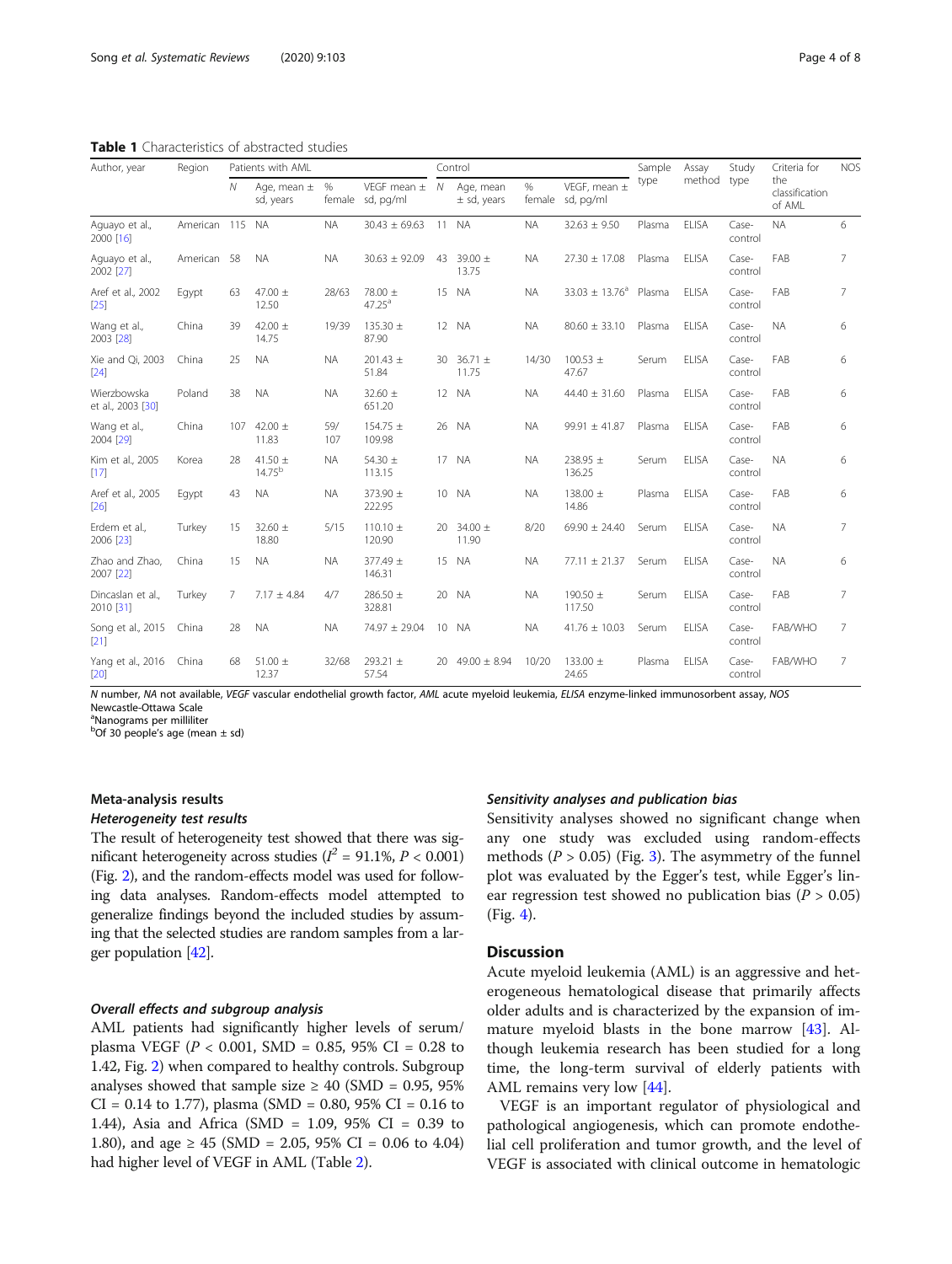<span id="page-4-0"></span>

malignancies including AML [\[13](#page-7-0)]. In AML patients, AML blasts produce and secrete VEGF, leading to elevated levels of VEGF in serum and bone marrow, indicating that VEGF plays an important role in AML as an autocrine growth factor [\[45\]](#page-7-0).

The level of VEGF in AML patients remains controversial. Some studies showed different conclusions probably due to the limited sample sizes, making it difficult to get an objective and actual views. In order to solve this dispute and draw a more objective conclusion, we conducted a meta-analysis. It can increase the sample sizes by combining several independent research results, increase the credibility of the conclusion through

|  | Table 2 Subgroup analysis of VEGF levels in AML |  |  |  |  |  |
|--|-------------------------------------------------|--|--|--|--|--|
|--|-------------------------------------------------|--|--|--|--|--|

| Stratification group | N              | SMD (95% CI)            | Heterogeneity test |                | Publication bias |           |           |
|----------------------|----------------|-------------------------|--------------------|----------------|------------------|-----------|-----------|
|                      |                |                         | Q                  | $\overline{P}$ | $I^2(96)$        | t         | P         |
| Total                | 14             | 0.85 (0.28 to 1.42)     | 146.87             | < 0.001        | 91.1             | $-0.75$   | 0.467     |
| Sample size          |                |                         |                    |                |                  |           |           |
| $n \geq 40$          | 6              | 0.95 (0.14 to 1.77)     | 66.45              | < 0.001        | 92.5             | $-1.13$   | 0.321     |
| n < 40               | 8              | $0.77$ (- 0.11 to 1.65) | 80.21              | < 0.001        | 91.3             | $-0.92$   | 0.392     |
| Sample type          |                |                         |                    |                |                  |           |           |
| Plasma               | 8              | 0.80 (0.16 to 1.44)     | 70.81              | < 0.001        | 90.1             | $-0.85$   | 0.430     |
| Serum                | 6              | $0.93$ (- 0.28 to 2.14) | 75.64              | < 0.001        | 93.4             | $-0.66$   | 0.545     |
| Region               |                |                         |                    |                |                  |           |           |
| Asia and Africa      | 11             | 1.09 (0.39 to 1.80)     | 119.16             | < 0.001        | 91.6             | $-0.22$   | 0.828     |
| Europe and America   | 3              | $0.01$ (- 0.28 to 0.31) | 0.06               | 0.970          | 0.0              | 5.41      | 0.116     |
| Age                  |                |                         |                    |                |                  |           |           |
| Age $\geq 45$        | $\overline{2}$ | 2.05 (0.06 to 4.04)     | 19.71              | < 0.001        | 94.9             | <b>NA</b> | <b>NA</b> |
| Age $< 45$           | 5              | $0.15$ (- 0.64 to 0.93) | 29.89              | < 0.001        | 86.6             | 0.57      | 0.610     |
| Combined             | 7              | $0.69$ (- 0.23 to 1.62) | 89.84              | < 0.001        | 93.3             | 0.25      | 0.809     |

N number, SMD standard mean difference, CI confidence interval, AML acute myeloid leukemia, VEGF vascular endothelial growth factor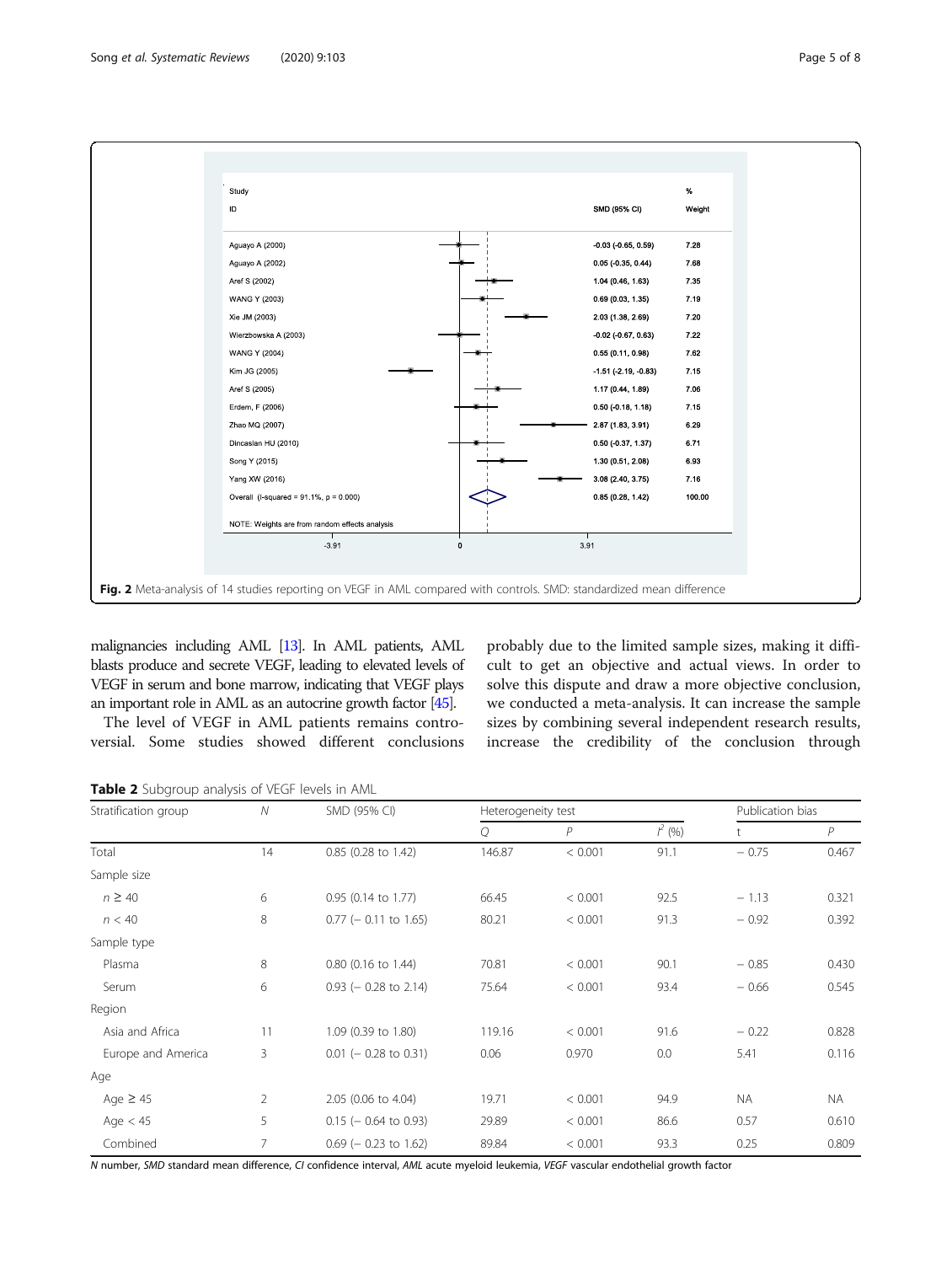<span id="page-5-0"></span>

comprehensive analysis, and solve the inconsistency of research results, so as to obtain a relatively objective result. To conclude, our meta-analysis showed the increased circulating level of VEGF in AML patients. Of the 649 AML patients included in the 14 studies, Aguayo et al. [[16\]](#page-7-0) included patients with relapse, while Dincaslan et al. [\[31](#page-7-0)] included one patient with relapse and one secondary AML patient, and the remaining 12 studies were all newly diagnosed AML patients. Our conclusion was consistent with a recent review, which indicated that the level of VEGF was elevated in AML patients at the time of diagnosis and at relapse [\[46](#page-7-0)]. A meta-analysis had already shown that patients with high



levels of VEGF expression had worse event-free survival (EFS) and poorer overall survival (OS) [[47](#page-7-0)]. In addition, the level of VEGF was decreased in AML patients after treatment or remission compared to healthy controls according to the review  $[46]$  $[46]$ . This may suggest that reducing the level of VEGF may allow the disease to progress to a better state, or even to a state of remission. VEGF and its receptors may provide promising targets in AML.

This meta-analysis mainly shows that the circulating levels of VEGF in AML patients was increased, suggesting that the high circulating levels of VEGF may serve as a biomarker in AML patients. The increased levels of VEGF may be used as a prognostic indicator to assess the severity of AML disease, providing new insights for future diagnosis, monitoring, and treatment of AML.

Heterogeneity was high in our systematic review and meta-analysis. First, our subgroup analysis showed that the sample size, sample type, region, and age were potential sources of significant heterogeneity. Second, large difference of sample size between AML patients and the control group may be responsible for the heterogeneity. The third point is that some of the data obtained approximately by conversion may lead to the heterogeneity. Next, one third of articles had no criteria for the classification of AML, which may contribute to the heterogeneity. Furthermore, among the 649 AML patients included in this study, different clinical characteristics such as different platelet and leukocyte counts, basic diseases, complications, and tumor load level may affect the level of VEGF, which may be the source of heterogeneity.

There are several limitations that should be noted in our meta-analysis. First of all, there are several articles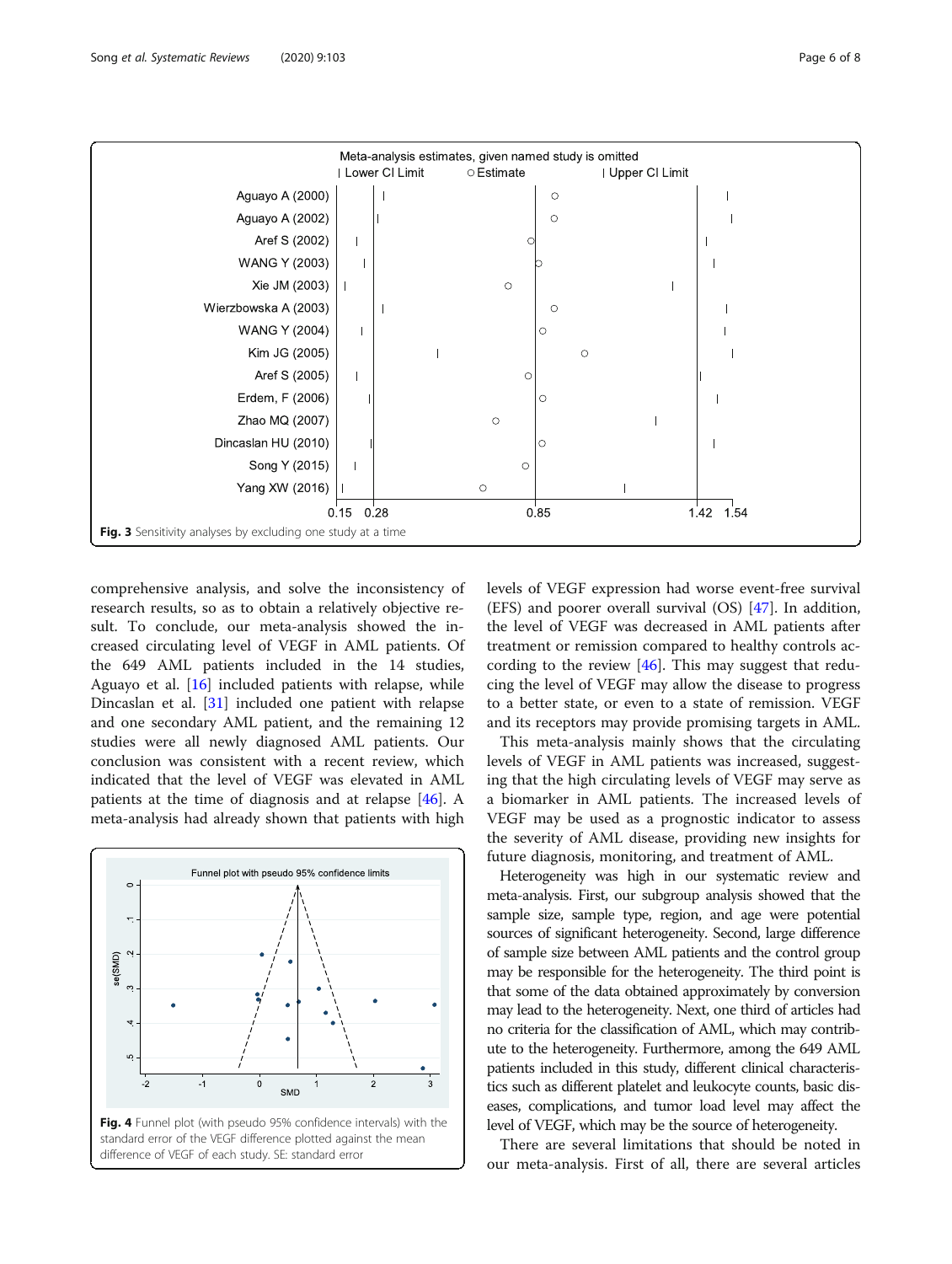<span id="page-6-0"></span>with a small sample size that may affect our results, and the large gap in sample size between the patient group and the control group may affect the results and may increase heterogeneity. Second, we did not find the full text of five literatures, which may meet our inclusion and exclusion criteria. In addition, we are unable to obtain information from some unreported or unpublished studies. Next, some patients with AML have incomplete age, gender, and other basic characteristics and lack of sufficient data for subgroup analysis. For example, we only had seven studies with age data, one of which is inaccurate, so our subgroup analysis may not be accurate. Furthermore, some of the data obtained approximate figures by conversion, which might bias the results. Last but not least, the current study has not yet been registered online, and although we are still following the steps of systematic evaluation, there may still be small deviations.

Apart from these limitations, this meta-analysis also has its strengths and benefits. First, compared to individual studies, our meta-analysis enhanced generalizability by combining 14 studies from 6 countries. Second, subgroup analysis was performed to further explore potential sources of significant heterogeneity. Third, no publication bias was detected and sensitivity analysis was stable. Fourth, this is the first meta-analysis of VEGF levels in AML patients that provides a relatively reliable result compared to individual studies.

## Conclusions

In conclusion, patients with AML, mainly those newly diagnosed and untreated, had higher levels of VEGF than healthy controls. Furthermore, the level of VEGF in AML patients was correlated with sample size, sample type, region, and age. However, further analysis is still needed to determine the exact relationship between AML and VEGF. Basic data such as gender and age of AML patients need to be further improved to determine whether some basic characteristics of AML patients are sources of heterogeneity.

#### Supplementary information

Supplementary information accompanies this paper at [https://doi.org/10.](https://doi.org/10.1186/s13643-020-01368-9) [1186/s13643-020-01368-9](https://doi.org/10.1186/s13643-020-01368-9).

Additional file 1:. Preferred Reporting Items for Systematic Reviews and Meta-analysis (PRISMA) 2009 checklist.

Additional file 2:. Search strategy.

Additional file 3:. Specific calculations of our systematic reviews and meta-analysis.

Additional file 4:. The Risk Of Bias In Non-randomized Studies of Interventions (ROBINS-I) assessment tool.

#### Abbreviations

AML: Acute myeloid leukemia; VEGF: Vascular endothelial growth factor; PRISMA: Preferred Reporting Items for Systematic Reviews and Meta-analysis; NOS: Newcastle-Ottawa scale; ROBINS-I: Risk of Bias In Non-randomized

Studies of Interventions; SMD: Standardized mean difference; ELISA: Enzymelinked immunosorbent assay; 95% CI: 95% confidence interval

#### Acknowledgements

Not applicable.

#### Authors' contributions

Mingzhu Song and Qianling Ye contributed to the design. Huiping Wang and Mingzhu Song contributed to the literature search and data extraction and assessed the quality of the included articles. Mingzhu Song and Qianling Ye performed the statistical analyses. Mingzhu Song prepared the figures and drafted the manuscript. All authors reviewed and revised the manuscript and read and approved the final version.

#### Funding

This meta-analysis was funded by the National Natural Science Foundation of China, grant number 81602914.

#### Availability of data and materials

The datasets generated and/or analyzed during the current study are available from the corresponding author on reasonable request.

#### Ethics approval and consent to participate

Not applicable; this analysis is based on published aggregate data and does not require ethical approval or informed consent.

#### Consent for publication

Not applicable.

#### Competing interests

The authors declare that they have no competing interests.

#### Received: 21 February 2020 Accepted: 24 April 2020 Published online: 06 May 2020

#### References

- Kunchala P, Kuravi S, Jensen R, McGuirk J, Balusu R. When the good go bad: mutant NPM1 in acute myeloid leukemia. Blood Rev 2018;32(3):167-183. https://doi.org/[https://doi.org/10.1016/j.blre.2017.11.001.](https://doi.org/10.1016/j.blre.2017.11.001)
- Binder S, Luciano M, Horejs-Hoeck J. The cytokine network in acute myeloid leukemia (AML): a focus on pro- and anti-inflammatory mediators. Cytokine Growth Factor Rev 2018;43:8-15. https://doi.org/[https://doi.org/10.1016/j.](https://doi.org/10.1016/j.cytogfr.2018.08.004) [cytogfr.2018.08.004.](https://doi.org/10.1016/j.cytogfr.2018.08.004)
- 3. Mattison R, Jumonville A, Flynn PJ, Moreno-Aspitia A, Erlichman C, LaPlant B, et al. A phase II study of AZD2171 (cediranib) in the treatment of patients with acute myeloid leukemia or high-risk myelodysplastic syndrome. Leuk Lymphoma 2015;56(7):2061-2066. https://doi.org[/https://doi.org/10.3109/](https://doi.org/10.3109/10428194.2014.977886) [10428194.2014.977886.](https://doi.org/10.3109/10428194.2014.977886)
- 4. Hussong JW, Rodgers GM, Shami PJ. Evidence of increased angiogenesis in patients with acute myeloid leukemia. Blood 2000;95(1):309-313. https://doi. org/<https://doi.org/10.1182/blood.V95.1.309>.
- 5. Carmeliet P. VEGF as a key mediator of angiogenesis in cancer. Oncology 2005;69(3):4-10. https://doi.org[/https://doi.org/10.1159/000088478](https://doi.org/10.1159/000088478).
- 6. Lee S, Chen TT, Barber CL, Jordan MC, Murdock J, Desai S, et al. Autocrine VEGF signaling is required for vascular homeostasis. Cell 2007;130(4):691- 703. https://doi.org[/https://doi.org/10.1016/j.cell.2007.06.054](https://doi.org/10.1016/j.cell.2007.06.054).
- 7. Poon RT, Fan ST, Wong J. Clinical implications of circulating angiogenic factors in cancer patients. J Clin Oncol 2001;19(4):1207-1225. https://doi.org/ <https://doi.org/10.1200/JCO.2001.19.4.1207>.
- 8. Jeha S, Smith FO, Estey E, Shen Y, Liu D, Manshouri T, et al. Comparison between pediatric acute myeloid leukemia (AML) and adult AML in VEGF and KDR (VEGF-R2) protein levels. Leuk Res 2002;26(4):399-402. https://doi. org/[https://doi.org/10.1016/s0145-2126\(01\)00149-7](https://doi.org/10.1016/s0145-2126(01)00149-7).
- 9. Zang J, Li C, Zhao LN, Shi M, Zhou YC, Wang JH, et al. Prognostic value of vascular endothelial growth factor in patients with head and neck cancer: a meta-analysis. Head Neck. 2013;35(10):1507–14 [https://onlinelibrary.wiley.](https://onlinelibrary.wiley.com/doi/full/10.1002/hed.23156) [com/doi/full/10.1002/hed.23156.](https://onlinelibrary.wiley.com/doi/full/10.1002/hed.23156)
- 10. Yu XW, Wu TY, Yi X, Ren WP, Zhou ZB, Sun YQ, et al. Prognostic significance of VEGF expression in osteosarcoma: a meta-analysis. Tumour Biol 2014; 35(1):155-160. https://doi.org/<https://doi.org/10.1007/s13277-013-1019-1>.